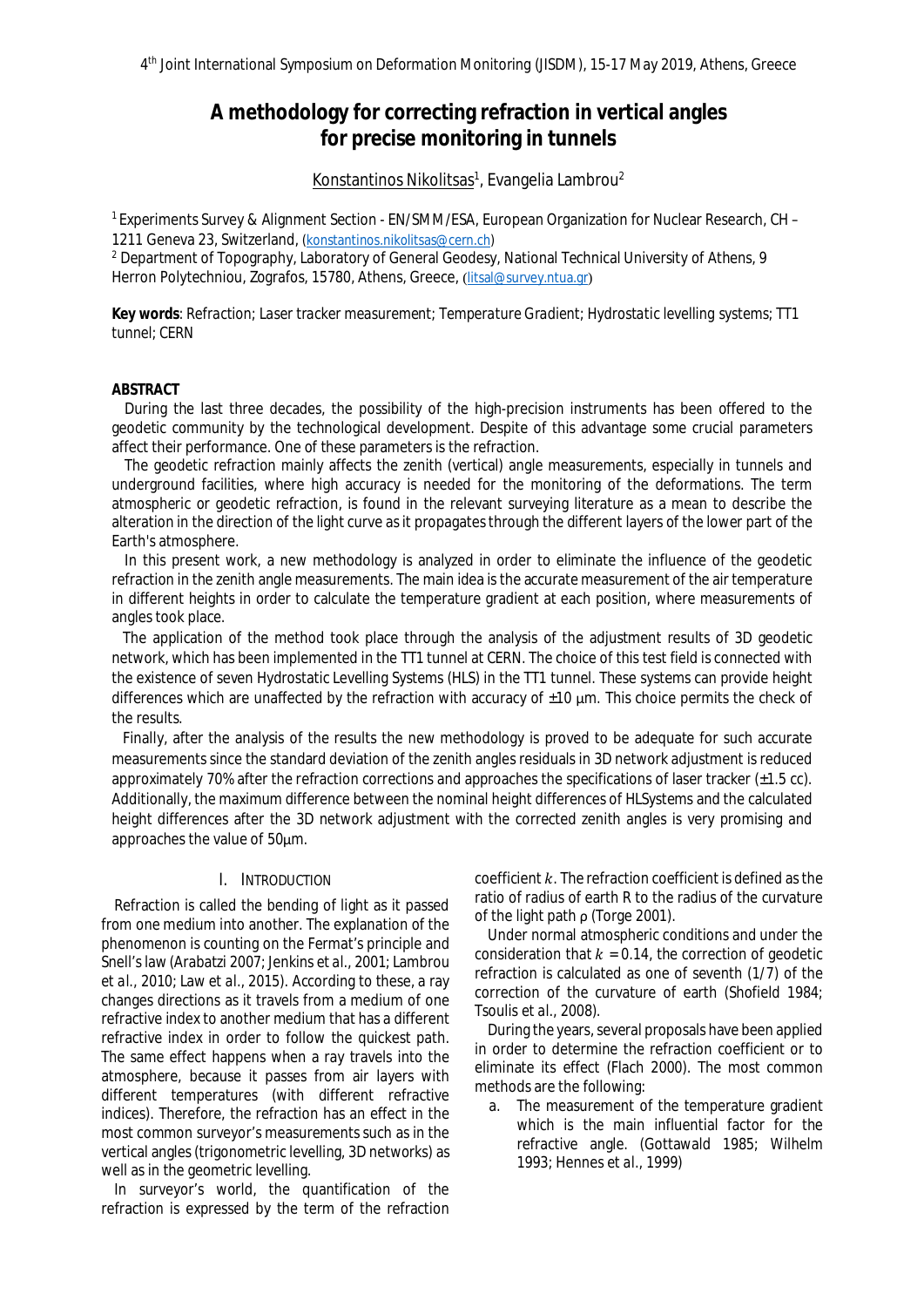- b. Incorporation of atmospheric effects into the adjustment process of geodetic networks (Elmiger 1983; Brunner 1984)
- c. Special measuring procedures such as mutual simultaneous observations or symmetrical observation configurations (Jordan *et al*., 1956; Bahnert 1986)
- d. Dual wavelength methods utilizing atmospheric dispersion to derive the refraction angle from the dispersion angle (Hertzsprung 1912; Ingensand *et al.,* 1997)
- e. Turbulent transfer model using the upward sensible heat flux for derivation of the temperature gradient (Brunner *et al*., 1977)

In this research work, the first method of the temperature gradient has been applied.

## II. THEORETICAL ANALYSIS

#### A. *General*

The optical ray is curved as it travels into the atmosphere. The various atmospheric layers of air have different refractive indices because they have different temperature.

When an incident ray travels from a denser air layer to a less dense air layer (Figure 1), it will be refracted away from the normal n1 > n2. Whereas, if it travels from a less dense air layer to a denser one, it will be refracted towards the normal n1 < n2 (Figure 2).

Therefore, in Figure 1, the sign of the correction angle is negative (eq. 1) (negative temperature gradient) and in Figure 2, the sign of the correction angle is positive (eq. 2) (positive temperature gradient).

The second case is the same as when someone observes a fish in the water. In this case, the fish (target) is observed in a higher position than it really is.

The equations that determine the real zenith angle with respect to the measured zenith angles free of the effect of the refraction for these two cases are the following:

$$
V_{Z_T} = V_{Z_m} - r \tag{1}
$$

$$
V_{Z_T} = V_{Z_m} + r \tag{2}
$$









Figure 2. The effect of the refraction n1 < n2

#### B. *The Temperature Gradient calculation*

From the international literature, the equations that describe the relation of the air temperature measurements with respect to the height from the floor are the following (Kharagani 1987):

Kukkamaki's function introduced in 1938:

$$
t = a + b \cdot h^c \tag{3}
$$

Hugershoff's function introduced in 1907:

$$
t = a + b \cdot h^2 \tag{4}
$$

Reissmann's 1 function introduced in 1954:

$$
t = a + b \cdot h + c \cdot h^2 \tag{5}
$$

Reissmann's 2 function introduced in 1954:

$$
t = a + b \cdot h + c \cdot h^2 + f \cdot h^3 \tag{6}
$$

Reissmann's 3 function introduced in 1954:

$$
t = a + b \cdot h + c \cdot h^2 + f \cdot h^3 + g \cdot h^4 \tag{7}
$$

Heer's function introduced in 1984:  $t = a + h \cdot \exp(c \cdot h)$  (8)

$$
t = a + b \cdot \exp(c \cdot n)
$$

Kharagani's function introduced in 1987:

$$
t = a \cdot h + b \cdot h^c \tag{9}
$$

Linear:

$$
t = a \cdot h + b \tag{10}
$$

The first derivative of each one of the above equations gives the temperature gradient. The equations below are the first derivatives of the above temperature functions.

Kukkamaki:

$$
dt/dh = b \cdot c \cdot h^{-1+c} \tag{11}
$$

Hugershoff:

$$
dt/dh = 2 \cdot b \cdot h \tag{12}
$$

Reissmann 1:

$$
dt/dh = b + 2 \cdot c \cdot h \tag{13}
$$

Reissmann 2:

$$
dt/dh = b + 2 \cdot c \cdot h + 3 \cdot f \cdot h^2 \tag{14}
$$

Reissmann 3:

$$
dt/dh = b + 2 \cdot c \cdot h + 3 \cdot f \cdot h^2 + 4 \cdot g \tag{15}
$$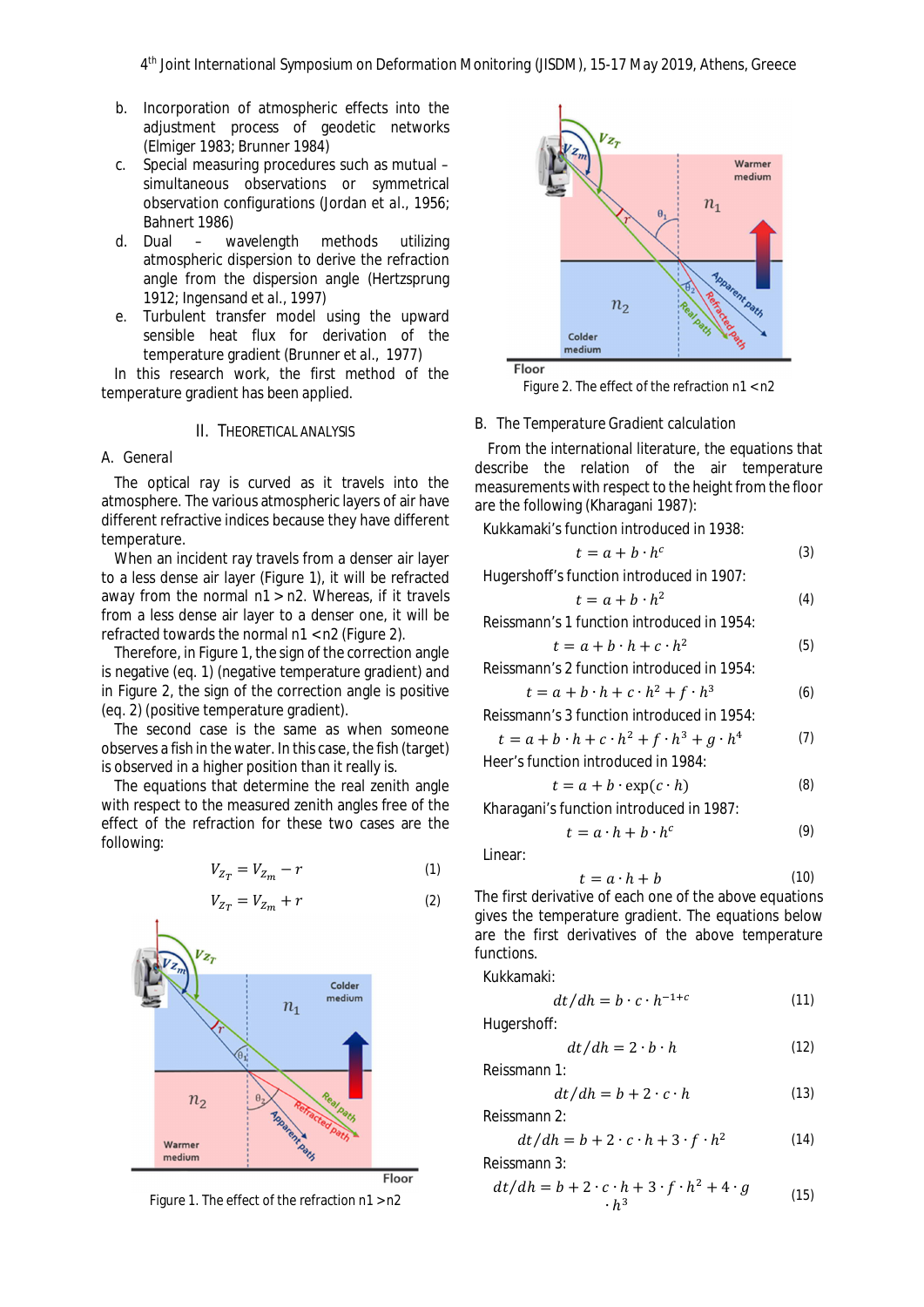Heer:

$$
dt/dh = b \cdot c \cdot e^{c \cdot h} \tag{16}
$$

Kharagani:

$$
dt/dh = a + b \cdot c \cdot h^{-1+c} \tag{17}
$$

Linear:

$$
dt/dh = b \tag{18}
$$

The main question that arises in this point is which of these functions should be used in order to calculate the appropriate temperature gradient for the measurements environment and consequently to calculate the correct refraction coefficient. It is obvious that each one of these equations gives a different value for the temperature gradient.

The most appropriate function is the one that fits best to our data. Namely, after the temperature data fitting, the one, which has R – Square closest to one, is the best.

For the selected function the calculated parameters from the data fitting should be used in the first derivate of the function in order to calculate the temperature gradient.

After these steps, the refraction coefficient can be calculated and the vertical angle correction due to refraction can be determined.

# C. *Refraction Coefficient* ݇ *Calculation*

The relation between the temperature gradient and the refractive index gradient is performed by the following equation. This formula is coming out from the simplified formula for the vertical gradient of the refractive index, which has been adopted in 1960 by the International Association of Geodesy (Kharagani 1987).

$$
\frac{dn}{dz} = -\frac{78.83 \cdot 10^{-6} \cdot P}{T^2} \cdot \left(0.0342 + \frac{dt}{dz}\right) \tag{19}
$$

where  $\frac{dn}{dz}$  = Refractive index gradient  $(m^{-1})$ 

 $z =$  Height above the ground surface

- $dt$  $\frac{du}{dh}$  = Temperature gradient (K · m<sup>-1</sup>)
- $P =$  Atmospheric pressure (hPa)
- $T =$ Temperature (K)

After assumptions and calculations which are described in (Kharagani 1987) it is possible to determine the refraction coefficient  $k$  with the equation (20).

$$
k = \frac{502.7 \cdot P \cdot (0.0342 + \frac{dt}{dh})}{T^2} \tag{20}
$$

So, it is obvious that is crucial to determine the temperature gradient in order to calculate the refraction coefficient  $k$ .

D. *Correction in vertical angles*

So, the correction in the vertical angle (in rad) due to refraction can be calculated by the following equation.

$$
V_{r_z} = \frac{D \cdot k}{2 \cdot R} \tag{21}
$$

where  $D =$  Slope distance (m)

 $k =$  Refraction coefficient

 $R =$  Mean radius of Earth (m)

 $V_{r_z}$ = Correction in vertical angle due to

refraction (rad)

In addition, the correction due to the earth curvature should also be considered. This correction is always subtractive, since due to the curvature of the Earth, the targets seem to be lower than they actually are. The correction of the vertical angle (in rad) due to the curvature of the Earth is calculated from the following equation.

$$
V_{C_Z} = \sin(\frac{D}{2 \cdot R})
$$
 (22)

where  $V_{C_z}$  = Correction in the zenith angle due to earth curvature (rad)

Therefore, the final value of the vertical angle after both corrections is given by the following equation.

$$
V_Z = V_{Z_m} - V_{C_Z} \pm V_{r_Z} \tag{23}
$$

where  $V_z$  = Corrected zenith angle

 $V_{Z_m}$  =Measured zenith angle

The sign of the refraction angle correction depends on the path in which the optical ray travels from the instrument to the target as it has been described in Figures 1 and 2. Also in all the following calculations the correction due to the Earth curvature has taken into consideration.

## III. THE TT1 TUNNEL

# A. *Field Test – TT1 Tunnel*

The Transfer Tunnel One (TT1) (Figure 3) was used until 1984 to transfer the particle beam from the Proton Synchrotron (PS) accelerator to the Intersecting Storage Rings (ISR) until it was decommissioned. Since then, this tunnel has been a field for both geodetic and other experimental applications (Boerez *et al*., 2012).

In the TT1 tunnel for the geodetic applications, there are established 17 permanent tripods almost placed in a line (Figure 4).

The tripods are screwed on the floor of TT1 tunnel and they have special heads in which the geodetic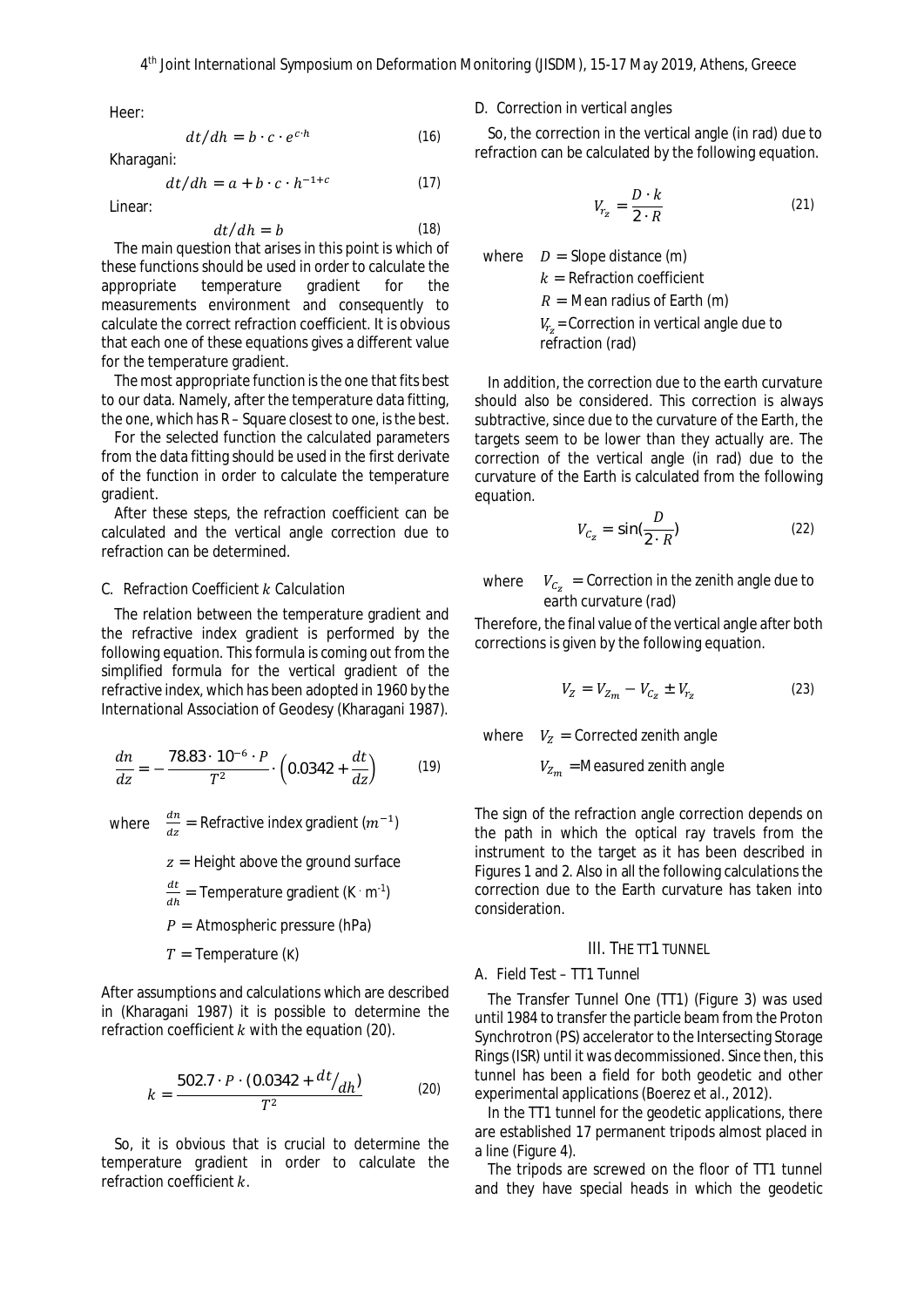instruments and the Taylor & Hobson balls can be easily placed on them (Figure 5).



Figure 3. TT1 Tunnel at CERN Figure 4. Tripods at TT1



Figure 5. Special heads of the tripods

Moreover, along the tunnel and parallel to the permanently mounted tripods, 7 HLSystems are installed (Figure 6). Also, these systems have special heads in which the Taylor & Hubson balls can be placed.

HLSystems are located approximately every 23 m, while the tripods are spaced from 5 m to 10 m.

So, the TT1 tunnel is appropriate for the application of the TG method as it has significant equipment, easy accessibility during all year, the Hydrostatic Levelling Systems allows the comparison of the results and additional evaluation of the method.

#### B. *The Hydrostatic Levelling Systems*

The hydrostatic levelling systems are based on the principle of the communicating vessels in order to measure height differences.

In the field of particle accelerators, the use of a closed HLSystem is inevitable, as some microns, accuracy is demanded. A closed HLSystem has a fluid and air connection between all vessels of the system and no connection to the surrounding environment. An HLSystem is designed to measure local ground motions, which might affect the alignment of any accelerator installed on the same surface (Herty *et al.*, 2004).



Figure 6. HLSystem

In TT1 tunnel at Cern there are 7 sensors of a classic HLSystem. The sensors in this system are integrated in the top of the vessel as well as electronic components for the signal processing. Capacitive measurements determine the distance to the free water surface and additional temperature measurements take place in the vessel. The accuracy of these systems is about ±5 μm. (Capacitive technology). The main error source of the HLSystems are the Earth's tides.

In Figure 7, the readings of one HLSystem sensor during one day in TT1 tunnel are illustrated.



Figure 7. HLS Sensor readings during one day

### IV. APPLICATION

#### A. *Temperature Measurements*

In order to apply the TG method, the temperature measurements are necessary. The EN/SMM/ESA section affords six CelsiPick temperature sensors. These temperature sensors can measure the air temperature with the desirable time interval, their size is small and their establishment very easy.

The resolution of the sensors is 0.1 °C and their accuracy is  $\pm$  0.5 °C. The working range is from - 39 °C up to + 120 °C. Before the use of the sensors a test of their performance is carried out in a certified climate – controlled room in order to calculate any differences of the nominal readings.

After the test, the 6 temperatures sensors have been established on a 3 m rod, in different heights from the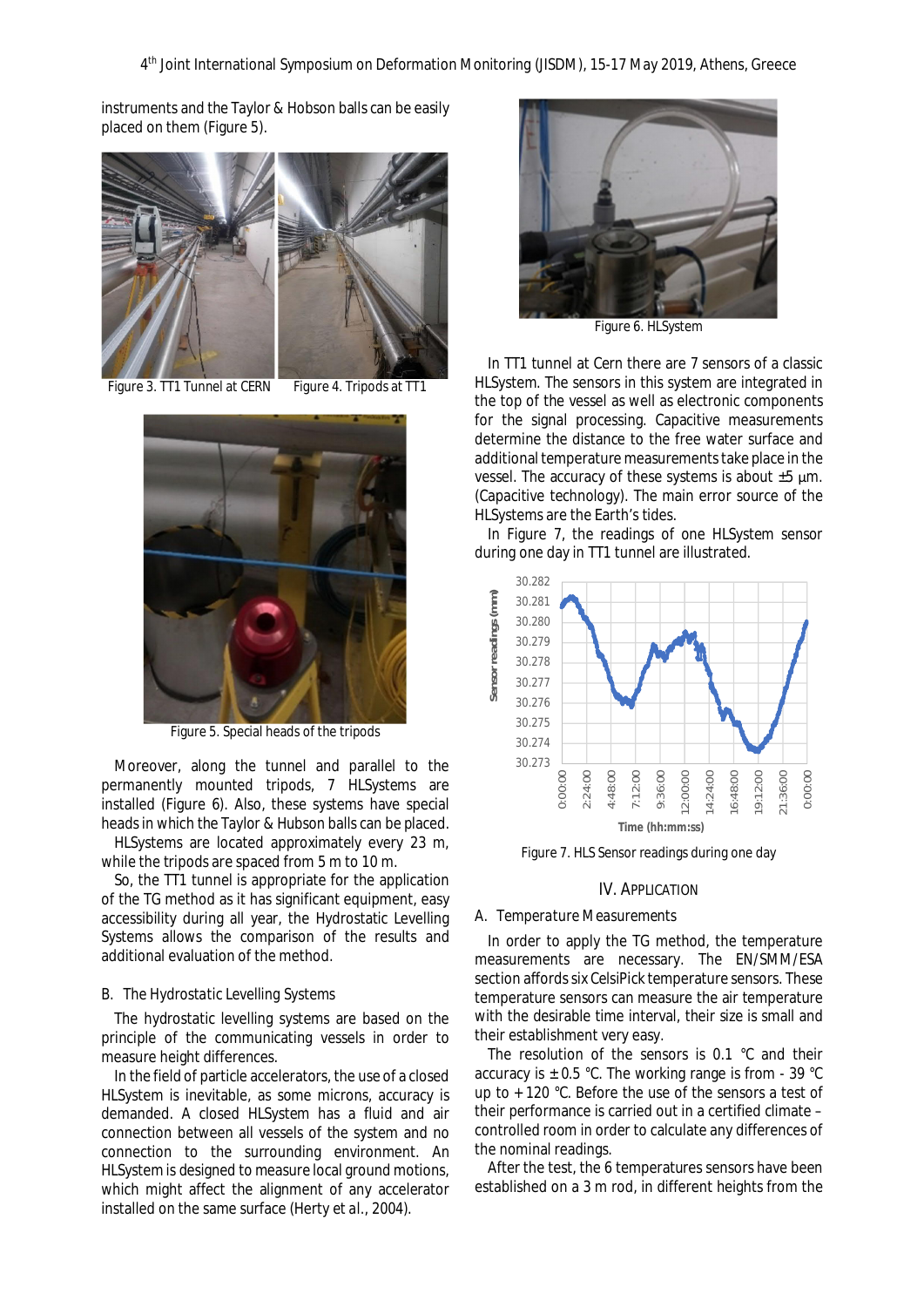floor (0.20 m, 0.70 m, 1.20 m, 1.70 m, 2.30, και 2.90 m) (Figure 8).



Figure 8. Distribution of the temperature sensors on the rod

This set up of the instrumentation has the advantage of being flexible due to its weight and can easily be placed next to the laser tracker in order to record the temperature data during the measurements.

In each laser tracker station, the rod with the sensors has been placed near to the instrument during the measurements which lasted approximately 50 minutes per laser tracker station. The interval between each temperature measurement was 16 seconds.

For each one of the seven stations and for each sensor (at different height from the floor) the average values of the temperatures have been calculated. The difference between the maximum and the minimum value of the average values is 3.7 °C.

In order to have a graphical representation of the temperature changes along the TT1 tunnel these data have been used in a linear interpolation in Matlab. It is obvious that at the entrance of the test area and near to the floor of the tunnel the lowest temperature has been observed. On the contrary, the highest temperatures are observed at the end of the test area and near to the tunnel ceiling. In Figure 9, the entrance of the test area is on the left side and the end is on the right side.



Figure 9. Temperature changes along the TT1 Tunnel

#### B. *Geodetic Measurements*

The Leica AT401 Laser Tracker (serial number 391055, firmware version 2.4.0.5494) was used for the measurements which provide angular accuracy  $\pm$  1.5 cc. (Product Brochure – Leica Absolute Tracker AT401 2018).

All the measurements towards to the points (Tripods and HLSystems) have been done only with one Taylor & Hobson ball with 1.5 inch prism inside (serial number 10782) in order to avoid eccentricity errors between the different balls. The centring of the prism inside the ball has been controlled in the last EYETS 2017/2018.

In addition, the laser tracker has been warmed up for 2.5 hours before the start of the measurements and all the geodetic equipment has been placed in TT1 Tunnel one day before the measurements in order to ensure the temperature stability.

The no commercial software Carnet4000 (version 2.05.05, developed by the personnel of EN/SMM group at CERN) has been used for the field measurements.

In Figure 10, the seven instrument stations are marked in red, the position of the 17 tripods are marked in blue and the position of the 7 HLSystems are marked in green.



Figure 10. The point distribution in TT1 Tunnel

## C. *Calculations*

Therefore, two different 3D network adjustments have been done using LGC (Logiciel Général de Compensation) software (No commercial software).

The LGC software, which is also created by the EN/SMM group personnel, gives the opportunity to the user to compensate 3D network adjustments of multiple natures. In this research work the 3D network adjustments have been done using the key work \*SPHE. When the user compensates the 3D network adjustment with this key word, then the zenith angles are corrected directly due to earth curvature.

This 3D network has been adjusted two times with different input data concerning the zenith angles: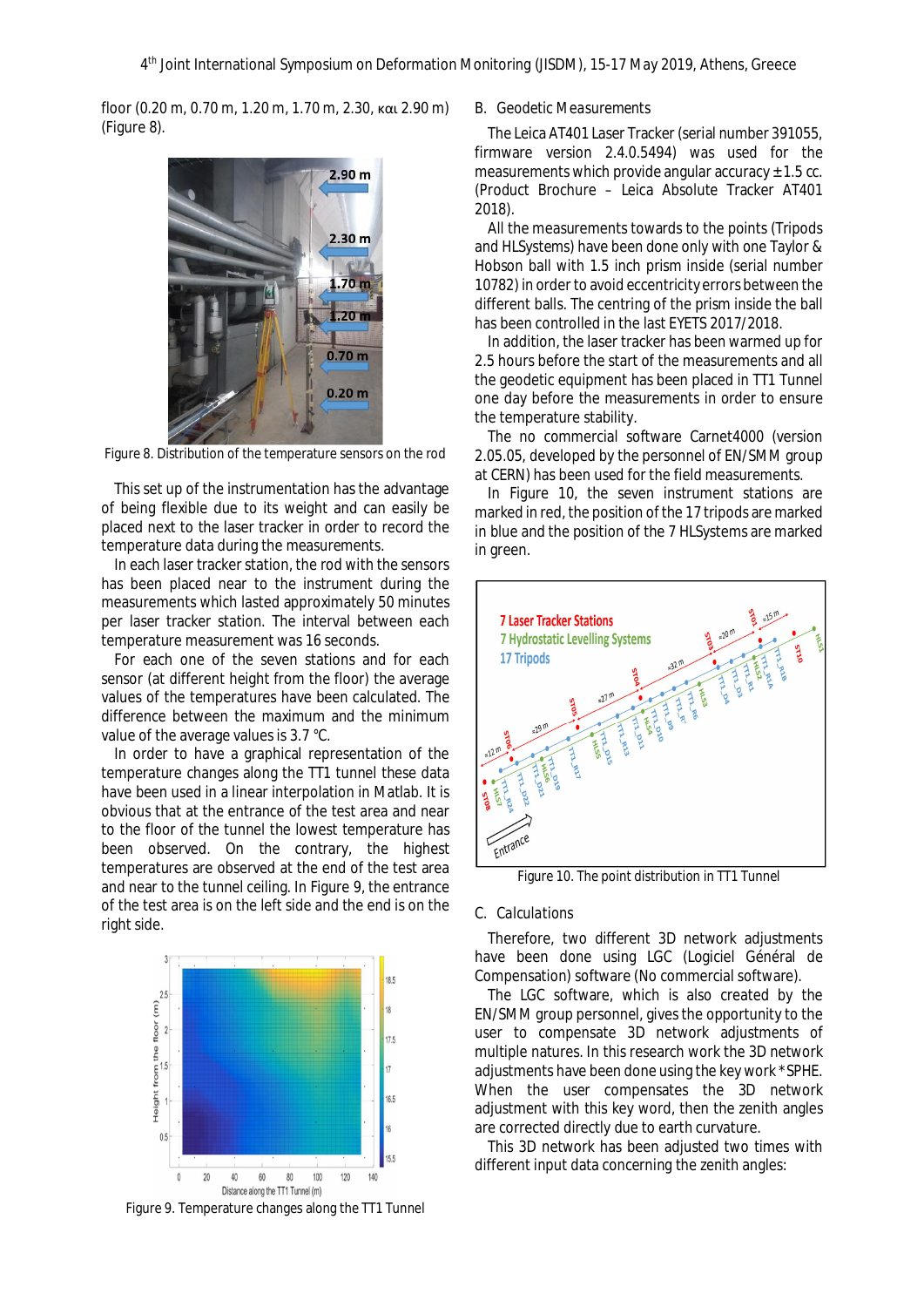- · in the first time, the measured zenith angles have been corrected only by the earth curvature.
- in the second time, the 3D network adjustment has been done with the corrected zenith angles due to earth curvature and due to refraction using the temperature gradient method.

The minimum constrains that have been considered for the adjustments are one point fixed and one direction fixed.

For the mathematical model of the adjustment have been used, 126 observations of horizontal angles, 126 observations of zenith angles and 252 observations of distances. The number of the unknowns was 97.

For the correction of the zenith angles due to refraction with the temperature gradient method, the refraction coefficient per laser tracker station has been determined. These values of the refraction coefficients are illustrated in the next table. For these calculations the temperature function Reissmann 3 has been selected due to the fact that this function is the one that fits best to our temperature data.

Table 1. The values of coefficient k per station

| Station          | k    |
|------------------|------|
| ST01             | 1.48 |
| ST03             | 2.76 |
| ST <sub>04</sub> | 2.66 |
| ST05             | 3.67 |
| ST06             | 1.55 |
| <b>ST08</b>      | 3.90 |
| ST10             | 1.08 |

The corrections of zenith angles due to refraction for this 3D network have been ranged from 0.1 cc to 27.7 cc. The corresponding corrections due to the earth curvature have been ranged from 0.1 cc to 6.5 cc.

# V. RESULTS

# A. *Residuals analysis of the 3D network adjustment*

So, for the first type of adjustment of each 3D network the zenith angles have been corrected only due to the curvature of earth. For the second type of adjustment of each 3D network the zenith angles have been corrected due to curvature of earth and due to refraction.

In the following figure the average of the zenith angle residuals per adjustment are illustrated. For the 3D network adjustments in which the zenith angles have been corrected due to refraction (TG method), it is obvious from the Figure 11 (orange bars) that the average of the residuals is getting closer to zero (below 0.5 cc). This fact means that the systematic error of the refraction has been reduced significantly.



adiustment

In Figure 12, the standard deviation of the zenith angle residuals per adjustment for the 3D network are illustrated. For the 3D network adjustments in which the zenith angles have been corrected due to refraction (orange bars), it is obvious that the standard deviation of the residuals is getting closer to the instrument specification for the angle measurements  $(\pm 1.5 \text{ cc})$ .



Figure 12. Standard deviation of zenith angle residuals per 3D adjustment

#### B. *Height difference comparisons with the HLSystems*

The existence of the HLS points gives the opportunity to compare the nominal height differences between the 7 HLS points with the height differences which are calculated from the  $Z -$  coordinates after the 3D network adjustments.

In Figure 13, the orange bars represent the differences that are come out after the 3D network adjustment with the corrected zenith angles with the TG method and in blue bars are illustrated the differences that come out after the 3D adjustment with the zenith angles which have corrected only by the curvature of earth. In Figure 13, all the height differences significantly approaches the nominal values after the correction in the zenith angles due to refraction with the TG method.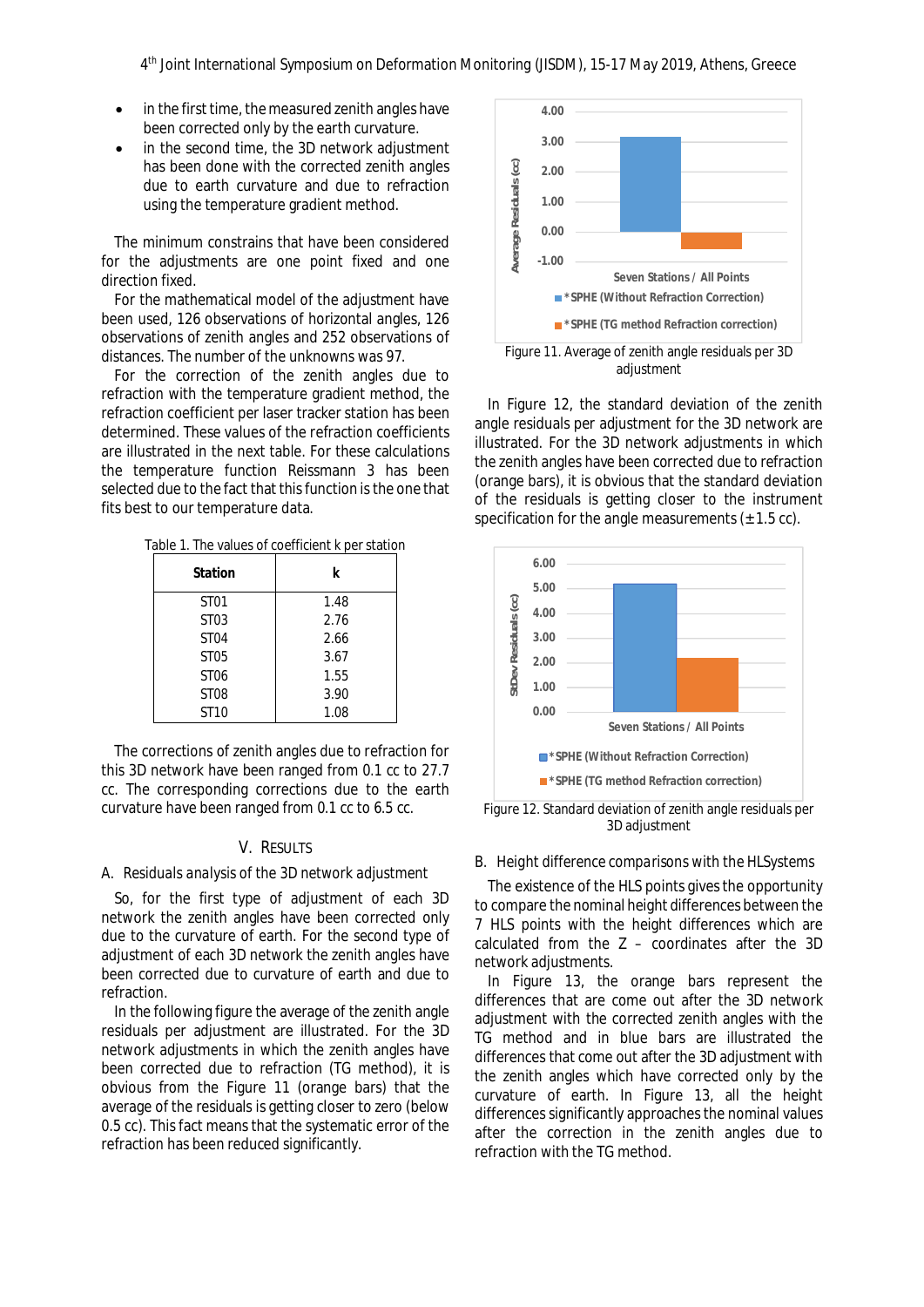

Figure 13. Comparison of the height difference of the HLSystems with the nominal height differences

In Table 2 the maximum differences of the comparison of the nominal height differences between the seven HLSystems with the height differences, which are calculated from the Z – coordinates are marked in red color.

The maximum difference from the nominal values is 230 μm before the refraction corrections in the vertical angles and is reduced to 50 μm after the correction with the TG method.

| Table 2. Differences of the height differences of the |  |
|-------------------------------------------------------|--|
| HLSystems with the nominal height differences         |  |

| Height<br><b>Difference</b> | *SPHE without<br>Refraction<br>Correction<br>$(\mu m)$ | *SPHE TG Refraction<br>Correction method<br>$(\mu m)$ |
|-----------------------------|--------------------------------------------------------|-------------------------------------------------------|
| $HLS1 - HLS2$               | 55                                                     | 15                                                    |
| $HLS1 - HLS3$               | 25                                                     | -35                                                   |
| HLS1-HLS4                   | 150                                                    | 10                                                    |
| $HLS1 - HLS5$               | 157                                                    | -43                                                   |
| HLS1 - HLS6                 | 230                                                    | 50                                                    |
| $HLS1 - HLS7$               | 219                                                    | -31                                                   |

## VI. CONCLUSIONS

The aim of this research work is to provide the correction of the vertical angles due to refraction in geodetic measurements. A new method by means of the temperature gradient calculation is applied for this purpose.

According to this method, the air temperature measurements have been registered at each instrument station during the measurement of vertical angles. So, the temperature gradient at this place and the refraction coefficient  $k$  can be calculated.

Eight different temperature functions have been tested in order to fit the data of the temperature measurements. The Reissmann 3 function proved to be the most appropriate for these data. Using this function, the refraction coefficients in each instrument station have been calculated and the vertical angles have been corrected due to refraction.

In order to emerge the significance of the refraction correction two separate adjustments with and without these corrections are carried out.

After the adjustments, the analysis of the results a significant reduction of the averages of the residuals from 3 cc to 0.5 cc is registered when the refraction corrections have been applied. This proves that the systematic error of the vertical angles due to the effect of refraction is limited by 80%.

Also, a significant reduction almost 70% is registered for the residuals of the vertical angles when the refraction corrections have been applied. This value is very close to the nominal accuracy of the laser tracker  $(\pm 1.5 \text{ cc})$ .

Also, the differences between the nominal height differences of the HLSystems and the calculated differences by the 3D network fluctuate between -43 μm to 50 μm. This fact certifies the correctness of the TG method.

As the results are very promising, the proposed methodology gives an alternative against the geodetic levelling, especially for internal high accuracy applications as in tunnels.

In addition, a proposal for the improvement of the instrumentation is the replacement of the temperature sensors with a Distributed Temperature Sensing system. These are optoelectronic devices, which measure temperatures by means of optical fibres functioning as linear sensors. In this case, temperatures are recorded along the optical sensor cable, thus not at points, but as a continuous profile. Using these systems, the profile of the temperature gradient will be more accurate as well as the determination of the refraction coefficient k.

The next challenge is to test the method to external networks, where the air temperature measurement conditions are more difficult an inaccurate in order to improve them.

#### VII. ACKNOWLEDGEMENTS

We thank Jean – Christophe Gayde, EN/SMM/ESA section leader (Cern) and Dirk Mergelkuhl (Cern) for their assistance during this research work.

### References

- Arabatzi, O. (2007). Investigation of the methodologies for the vertical position of a point in engineering projects *-* Applications in Greece. Athens: Phd, National Technical University of Athens.
- Bahnert, G. (1986). Refraction und Refruktiomkoeffient (VT. Vol. 34).
- Boerez, J., J. Hinderer, L. Rivera, M. Jones (2012). Analysis and modeling of the effect of tides on the hydrostatic levelling system at CERN. Survey Review, 256-264.
- Brunner, F., (1984). Modelling of Atmospheric Effects on Terestrial Geodetic Measurements. In: Brunner F.K. (Ed.):